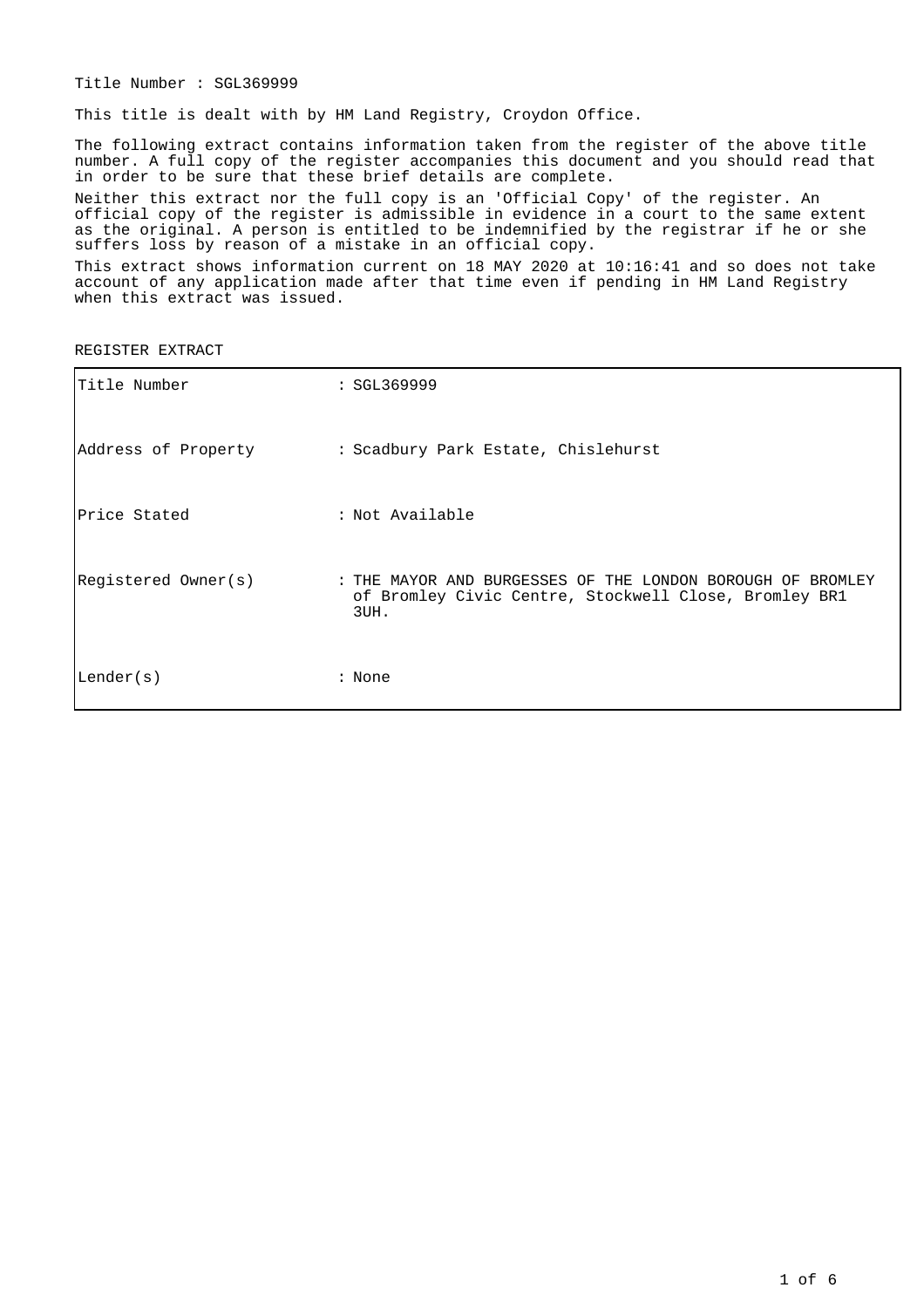#### Title number SGL369999

This is a copy of the register of the title number set out immediately below, showing the entries in the register on 18 MAY 2020 at 10:16:41. This copy does not take account of any application made after that time even if still pending in HM Land Registry when this copy was issued.

This copy is not an 'Official Copy' of the register. An official copy of the register is admissible in evidence in a court to the same extent as the original. A person is entitled to be indemnified by the registrar if he or she suffers loss by reason of a mistake in an official copy. If you want to obtain an official copy, the HM Land Registry web site explains how to do this.

## A: Property Register

This register describes the land and estate comprised in the title.

BROMLEY

1 (08.04.1993) The Freehold land shown edged with red on the plan of the above Title filed at the Registry and being Scadbury Park Estate, Chislehurst.

NOTE: The land tinted green on the title plan is not included in the title.

2 The Conveyance dated 3 March 1983 referred to in the Charges Register contains the following provision:-

IT is hereby declared and agreed that the Council shall not become entitled to any right of light or air over the adjoining properties retained by the Vendors edged purple on the said plan.

NOTE: The properties edged purple referred to are edged blue on the filed plan.

- 3 The land edged and numbered in green on the title plan has been removed from this title and registered under the title number or numbers shown in green on the said plan.
- 4 The Transfer of those parts edged and numbered in green on the filed plan which were made pursuant to Part V of the Housing Act, 1985, took effect with the benefit of and subject to the easements and other rights prescribed by paragraph 2 of Schedule 6 of the said Act.
- 5 The land has the benefit of the following rights reserved by a Transfer of the land edged and numbered SGL476811 in green on the title plan dated 3 November 1986 made between (1) The Mayor and Burgesses of the London Borough of Bromley (the Corporation) and (2) Terance Clive Pinder and others (Transferees):-

"Excepting and reserving unto the Corporation and their successors in title:-

a right of way for the Corporation and their successors in title at all times and for all purposes with or without vehicles from and to the public highway over and across the part of the property hatched red on the said plan and through the gateways at the points marked "A" and "B" on the said plan."

NOTE: The land hatched red is hatched brown on the title plan and the points marked A and B referred to are E and F on the title plan.

6 (20.07.2012) The land has the benefit of the rights reserved by but is subject to the rights granted by a Transfer of the land edged and numbered SGL731988 in green on the title plan dated 12 July 2012 made between (1) The mayor and Burgesses of The London Borough of Bromley and (2) Anthony Leon Carew and Lisa Mary Carew.

NOTE: Copy filed under SGL731988.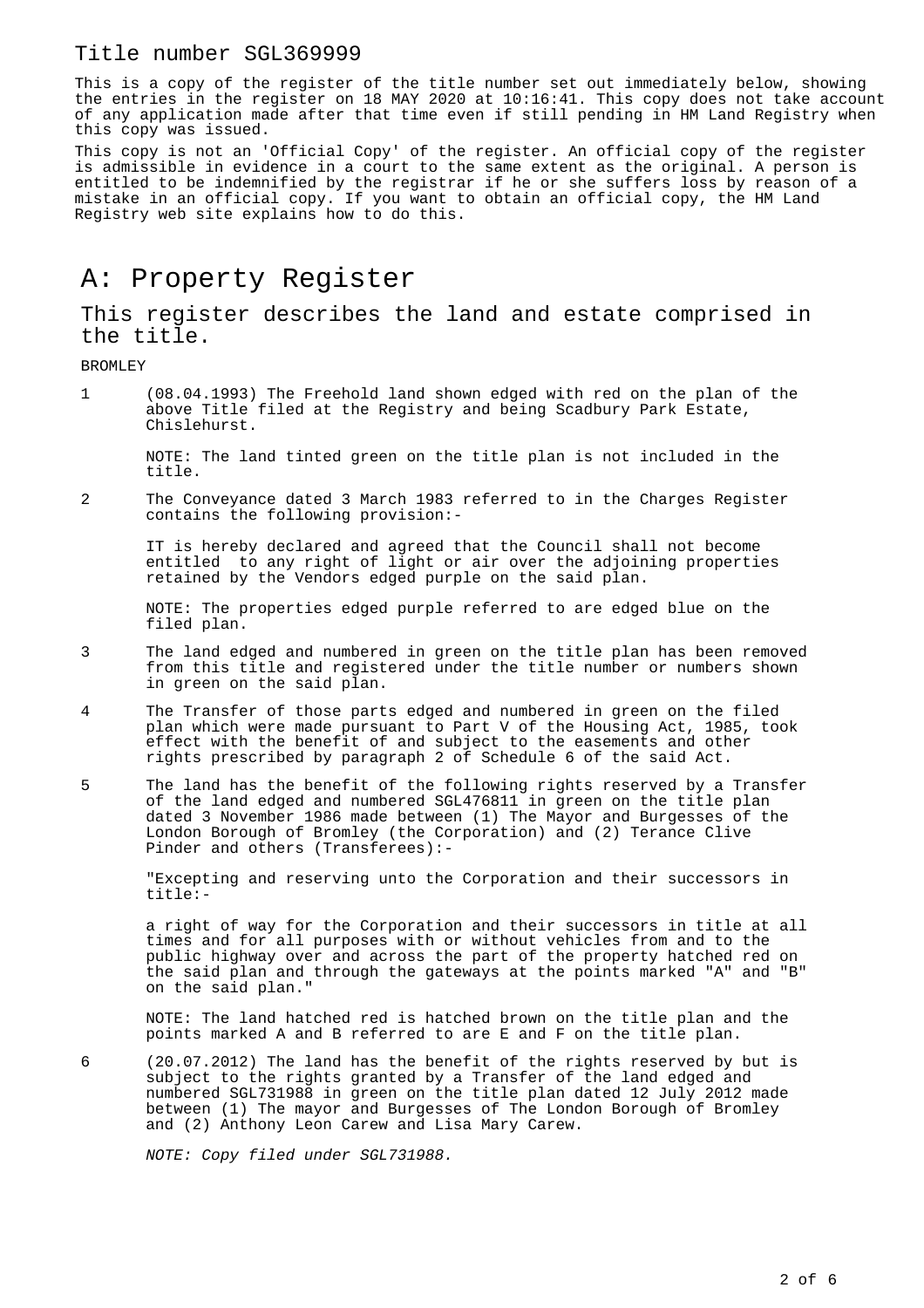### Title number SGL369999

# B: Proprietorship Register

This register specifies the class of title and identifies the owner. It contains any entries that affect the right of disposal.

### Title absolute

- 1 (08.04.1983) PROPRIETOR: THE MAYOR AND BURGESSES OF THE LONDON BOROUGH OF BROMLEY of Bromley Civic Centre, Stockwell Close, Bromley BR1 3UH.
- 2 (08.04.1983) RESTRICTION: Except under an order of the registrar no disposition by the proprietor of the land is to be reigstered unless made in accordance with the Local Government Act 1972 or some other Act or authority.
- 3 (02.06.1992) RESTRICTION: Except under an order of the registrar no transfer, lease or disposition by the proprietor of the land is to be registered without a certificate by the Solicitor for the applicant that Clause 8 of the Transfer dated 6 April 1992 referred to in the Charges Register has been complied with.

## C: Charges Register

This register contains any charges and other matters that affect the land.

- 1 The land is subject to rights of drainage and rights in respect of water, gas and electricity supply services.
- 2 The land is subject to all rights, easements quasi-rights and quasieasements enjoyed thereover by the parts edged and numbered in green on the title plan.
- 3 The land tinted blue on the title plan is subject to rights of way.
- 4 The parts of the land affected thereby which adjoin the parts edged and numbered in green on the title plan are subject to rights of support.
- 5 A Conveyance of other land dated 7 January 1936 made between (1) Hugh Sydney Marsham-Townshend (Vendor), (2) Hugh Sydney Marsham-Townshend and John Marsham-Townshend and (3) J.W. Ellingham Limited (Purchaser) contains covenants by the vendor details of which are set out in the schedule of restrictive covenants hereto.
- 6 A Conveyance of the land in this title and other land dated 3 March 1983 made between (1) June Rankin and Clover Investment Co. Limited and (2) The Mayor and Burgesses of the London Borough of Bromley was expressed to be made subject to the following matters:-

"All rights and easements in the nature of light air drainage way and passage and other like privileges of a contiguous nature hitherto used and enjoyed by or over the adjoining properties retained by the Vendors edged purple on the said plan."

NOTE: The properties edged purple referred to are edged blue on the filed plan.

7 The land is subject to the following rights reserved by the Conveyance dated 3 March 1983 referred to above:-

THERE is excepted and reserved in fee simple to the Vendors and their successors in title the owners and occupiers for the time being of the adjoining properties retained by the Vendors edged purple on the said plan (a) the right to free and uninterrupted passage and running of water soil and gas and electricity from and to the said adjoining properties through the sewers drains and water courses gas and electricity pipes wires cables and meters which are now in under or over the property hereby conveyed with all easements rights and privileges necessary for repairing and reinstating the same subject to the Vendors making good all damage thereby caused to the property hereby conveyed and (b) such other easements and rights as would become appurtenant to such adjoining property by implication of law if the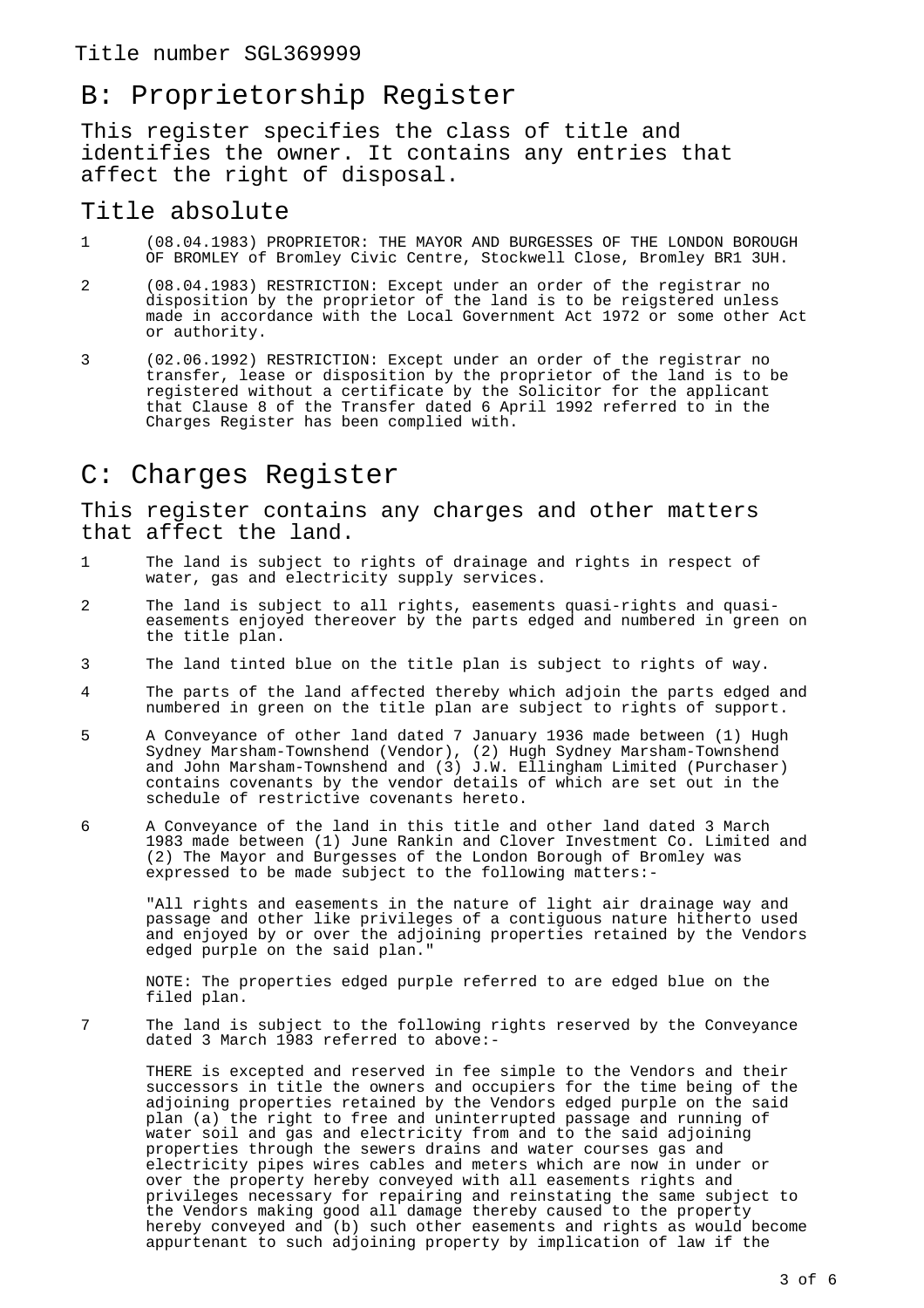### Title number SGL369999

# C: Charges Register continued

Vendors has sold it to another purchaser at the same time as they have sold the property to the Council subject in either case where the enjoyment of such services and other rights and easements are shared with the Council to the payment of a fair proportion of any expenses incurred by the Council in maintaining repairing or renewing the same.

THE Vendors hereby jointly and severally covenant with the Council that they will at all times hereafter contribute and pay on demand a fair proportion of the expense incurred by the Council in maintaining repairing and renewing any of the services and other easements and rights referred to in clause 2 hereof the enjoyment of which is shared with the Council.

- 8 A Transfer dated 6 April 1992 made between (1) The Mayor and Burgesses of the London Borough of Bromley and (2) BroomleighHousing Association Limited contains covenants by the Vendor details of which are set out in the schedule of restrictive covenants hereto.
- 9 (25.09.2012) The land is subject to the easements granted by a lease dated 18 September 2012 of the Training and Education in the Environment Centre for a term of 5 years from 18 September 2012.

NOTE: Copy filed.

### Schedule of restrictive covenants

1 The following are details of the covenants contained in the Conveyance dated 7 January 1936 referred to in the Charges Register:-

(1) FOR the benefit of the land of the Vendor coloured green and hatched red respectively on the plan thereto or the part thereof for the time being remaining unsold and so as to bind the land thereby conveyed and the owners and occupiers thereof for the time being of the Purchaser thereby covenanted with the Vendor that the Purchaser and the persons deriving title under it would thenceforth at all times thereafter observe and perform all and singular the restrictions and stipulations mentioned in the Fourth Schedule thereto.

(2) FOR the benefit of the land thereby conveyed and every part thereof and so as to bind the land of the Vendor coloured green and hatched red respectively on the plan thereto and the owners and occupiers thereof for the time being of the Vendor thereby covenanted with the Purchaser that the Vendor and all persons deriving title under him would thenceforth at all times thereafter observe and perform the said restrictions and stipulations mentioned in the Fourth Schedule thereto Proviso that the Vendor and his successors in title owners for the time being of the land coloured green and hatched red respectively on the plan or of so much thereof as for the time being remained unsold or undisposed of at the request of the Purchaser or its successors in title owners for the time being of the land thereby conveyed or so much thereof as for the time being remained unsold or undisposed of and the Purchaser and its successors in title owners for the time being of the land thereby conveyed or of so much thereof as for the time being remained unsold or undisposed of at the request of the Vendor or the persons deriving title under him owners for the time being of the land coloured green and hatched red respectively on the said plan or of so much as remained unsold might release or vary any of the said restrictions or stipulations affecting the land thereby conveyed or the land coloured green and hatched red respectively on the said plan as the case might be.

#### THE FOURTH SCHEDULE

PARTICULARS OF RESTRICTIONS IMPOSED ON THE LAND HEREBY CONVEYED AND THE LAND OF THE VENDOR COLOURED GREEN ON THE PLAN HERETO

1. IN this Schedule "the said land" in regard to the covenants by the Purchaser hereinbefore contained means the land hereby conveyed and in regard to the covenants by the Vendor means the land coloured green on the plan hereto.

2. NO building erection or obstacle of any kind shall be erected or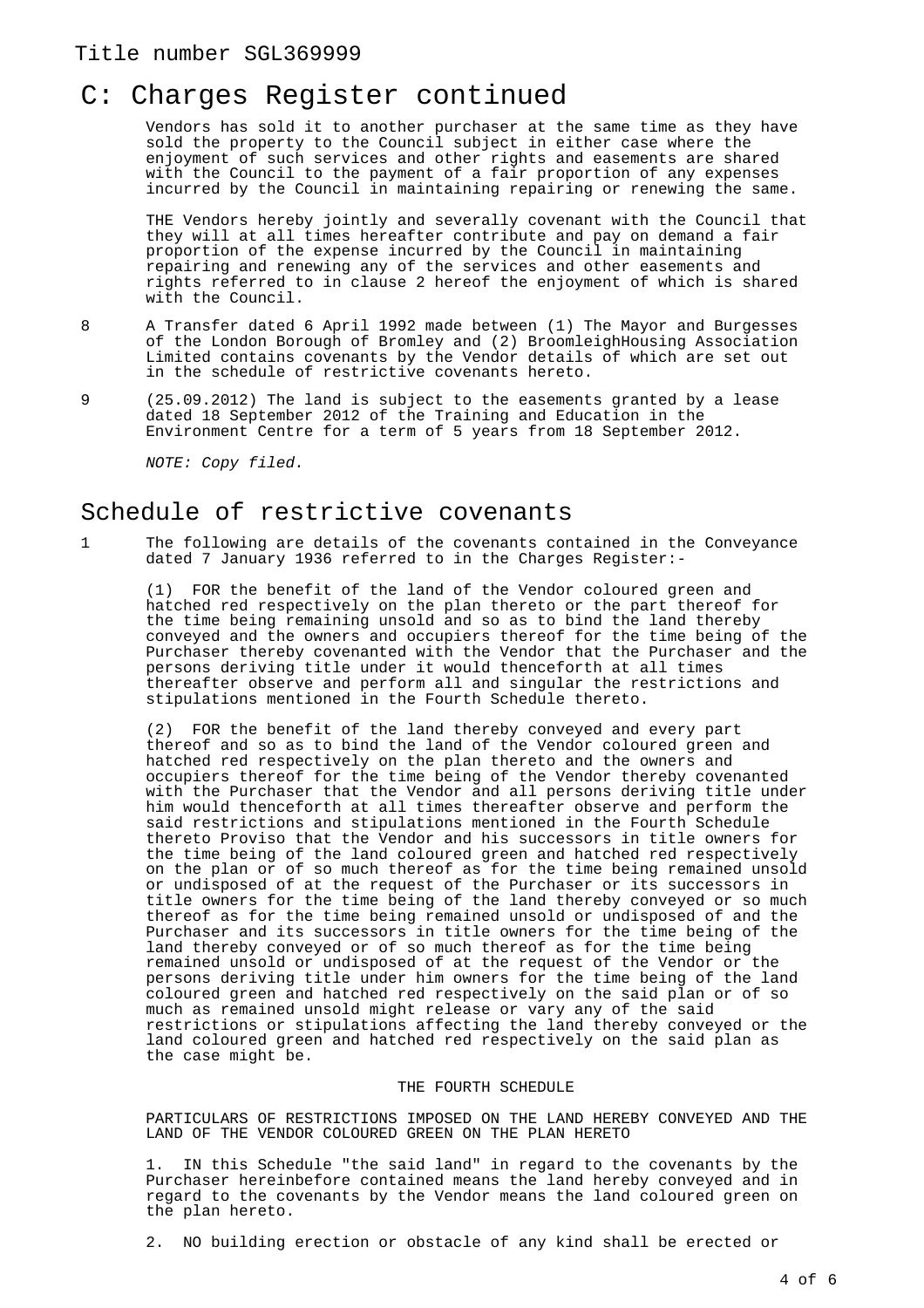### Schedule of restrictive covenants continued

placed within three feet of the boundary shown by a red verge line on the plan hereto of the land hereby conveyed (in this Schedule "the said land") except the fence to be erected upon the said boundary under the covenant by the Purchaser hereinbefore contained and cross fences therefrom to building plots.

3. NO asbestos tiles shall be used for the roofs of any building erected upon the said plan.

4. NO part of the land hereby conveyed shall be called Scadbury Park or bear any title incorporating the word "Scadbury" without the consent in writing of the Vendor.

5. NO clay or lime shall be burnt upon any part of the said land.

6. NO part of the said land shall at any time hereafter be used for the purpose of a manufactory mill pumping station gas-works for producing or supplying electric lighting or power (except such as shall be privately produced for use and consumption on the said land and building thereon) or for the purpose of a hospital for infectious diseases or asylum and no such manufactory mill pumping station gasworks works for producing or supplying electric lighting or power except as aforesaid and no such hospital or asylum shall at any time be erected opened or carried on upon the said land and no part of the said land or any building thereon shall be used for the purposes of an aerodrome or a racing track or a dirt track or for any offensive noisy or dangerous trade business or occupation.

7. In this Schedule the expression "the Vendor" shall include the successors in title of the Vendor hereinbefore named the owner or owners of the Scadbury Park Estate or the unsold part thereof for the time being.

NOTE 1: The parts of the land coloured green referred to in clause (1) above on the conveyance plan included in the title are tinted pink on the title plan. No part of the land hatched red is included in the title

NOTE 2: The boundaries between the points lettered A B C and D on the title plan abut upon the red verge line referred to in clause 2 above.

2 The following are details of the covenants contained in the Transfer dated 6 April 1992 referred to in the Charges Register:-

7. "THE Vendor covenants with the Purchaser for the benefit of the whole and every part of the property to observe and perform the stipulations conditions and covenants contained or referred to in the Sixth Schedule.

8. THE Vendor also covenants with the Purchaser in respect of any part of the Retained Land which comprises the accessways and/or utilities defined in the Sixth Schedule that the Vendor will not transfer or grant a lease thereof except to a person or persons who have first executed a Deed expressed to be made in favour of the Purchaser or their successors in title of the Property of any part thereof by which the person or persons covenant in the terms set out in Clause 7 and this Clause 8 and will not charge the whole of any part of the Property except to a person or persons who covenant with the Purchaser that no transfer will be made or lease granted under any power of sale or of leasing arising by virtue of the charge except to a person who has executed a Deed in the terms referred to above.

#### THE SIXTH SCHEDULE

#### ("Vendor's Covenants" - Clause 7)

The Vendor and its successors in title hereby covenant with the Purchaser and its successors in title from time to time and at all times hereafter well and substantially to light repair maintain cleanse and renew.

(a) All forecourts carriageways roads highways paths ways and passages affording access to or egress from the Property (hereinafter called